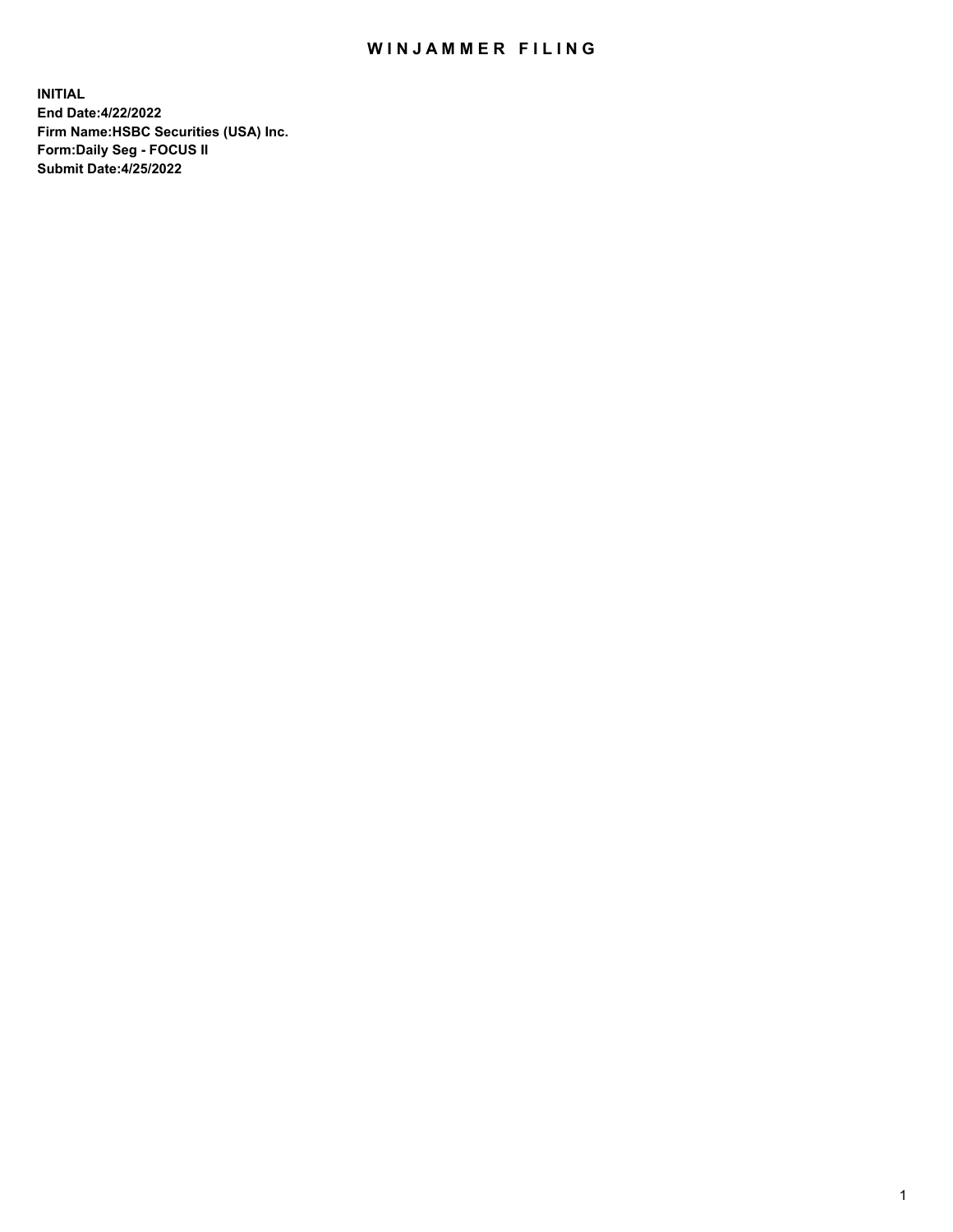**INITIAL End Date:4/22/2022 Firm Name:HSBC Securities (USA) Inc. Form:Daily Seg - FOCUS II Submit Date:4/25/2022 Daily Segregation - Cover Page**

| Name of Company                                                                                                                                                                                                                                                                                                                | <b>HSBC Securities (USA) Inc.</b>                          |
|--------------------------------------------------------------------------------------------------------------------------------------------------------------------------------------------------------------------------------------------------------------------------------------------------------------------------------|------------------------------------------------------------|
| <b>Contact Name</b>                                                                                                                                                                                                                                                                                                            | <b>Michael Vacca</b>                                       |
| <b>Contact Phone Number</b>                                                                                                                                                                                                                                                                                                    | 212-525-7951                                               |
| <b>Contact Email Address</b>                                                                                                                                                                                                                                                                                                   | michael.vacca@us.hsbc.com                                  |
| FCM's Customer Segregated Funds Residual Interest Target (choose one):<br>a. Minimum dollar amount: ; or<br>b. Minimum percentage of customer segregated funds required:% ; or<br>c. Dollar amount range between: and; or<br>d. Percentage range of customer segregated funds required between:% and%.                         | 132,000,000<br><u>0</u><br>0 <sub>0</sub><br>00            |
| FCM's Customer Secured Amount Funds Residual Interest Target (choose one):<br>a. Minimum dollar amount: ; or<br>b. Minimum percentage of customer secured funds required:%; or<br>c. Dollar amount range between: and; or<br>d. Percentage range of customer secured funds required between:% and%.                            | 15,000,000<br><u>0</u><br>0 <sub>0</sub><br>0 <sub>0</sub> |
| FCM's Cleared Swaps Customer Collateral Residual Interest Target (choose one):<br>a. Minimum dollar amount: ; or<br>b. Minimum percentage of cleared swaps customer collateral required:% ; or<br>c. Dollar amount range between: and; or<br>d. Percentage range of cleared swaps customer collateral required between:% and%. | 83,000,000<br><u>0</u><br><u>00</u><br>00                  |

Attach supporting documents CH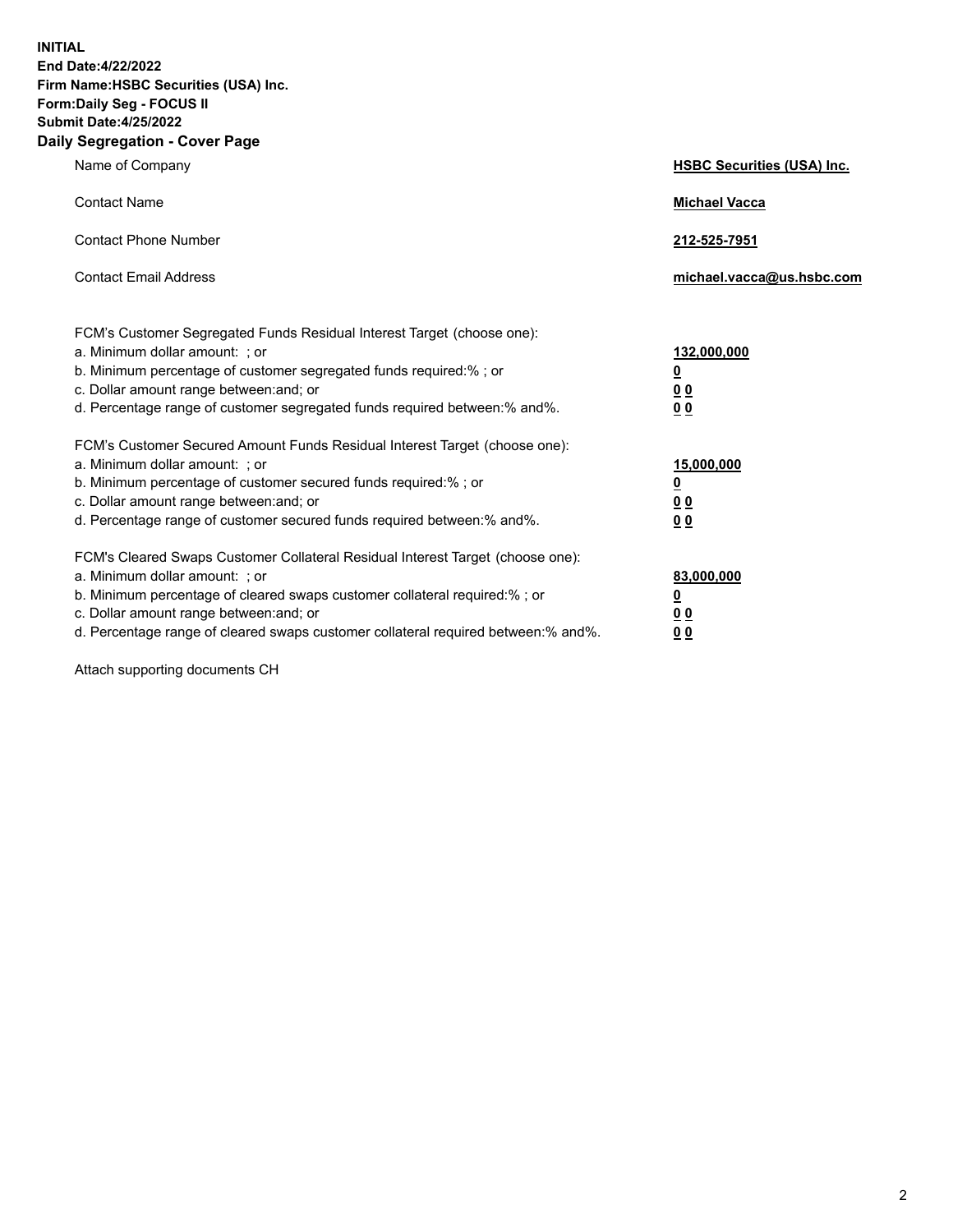**INITIAL End Date:4/22/2022 Firm Name:HSBC Securities (USA) Inc. Form:Daily Seg - FOCUS II Submit Date:4/25/2022 Daily Segregation - Secured Amounts** Foreign Futures and Foreign Options Secured Amounts Amount required to be set aside pursuant to law, rule or regulation of a foreign government or a rule of a self-regulatory organization authorized thereunder 1. Net ledger balance - Foreign Futures and Foreign Option Trading - All Customers A. Cash **115,934,876** [7315] B. Securities (at market) **41,982,377** [7317] 2. Net unrealized profit (loss) in open futures contracts traded on a foreign board of trade **534,413** [7325] 3. Exchange traded options a. Market value of open option contracts purchased on a foreign board of trade **0** [7335] b. Market value of open contracts granted (sold) on a foreign board of trade **0** [7337] 4. Net equity (deficit) (add lines 1. 2. and 3.) **158,451,666** [7345] 5. Account liquidating to a deficit and account with a debit balances - gross amount **126,746** [7351] Less: amount offset by customer owned securities **-126,589** [7352] **157** [7354] 6. Amount required to be set aside as the secured amount - Net Liquidating Equity Method (add lines 4 and 5) 7. Greater of amount required to be set aside pursuant to foreign jurisdiction (above) or line 6. FUNDS DEPOSITED IN SEPARATE REGULATION 30.7 ACCOUNTS 1. Cash in banks A. Banks located in the United States **19,967,875** [7500] B. Other banks qualified under Regulation 30.7 **0** [7520] **19,967,875** [7530] 2. Securities A. In safekeeping with banks located in the United States **41,982,377** [7540] B. In safekeeping with other banks qualified under Regulation 30.7 **0** [7560] **41,982,377** [7570] 3. Equities with registered futures commission merchants A. Cash **0** [7580] B. Securities **0** [7590] C. Unrealized gain (loss) on open futures contracts **0** [7600] D. Value of long option contracts **0** [7610] E. Value of short option contracts **0** [7615] **0** [7620] 4. Amounts held by clearing organizations of foreign boards of trade A. Cash **0** [7640] B. Securities **0** [7650] C. Amount due to (from) clearing organization - daily variation **0** [7660] D. Value of long option contracts **0** [7670] E. Value of short option contracts **0** [7675] **0** [7680] 5. Amounts held by members of foreign boards of trade A. Cash **129,284,669** [7700] B. Securities **0** [7710] C. Unrealized gain (loss) on open futures contracts **534,413** [7720] D. Value of long option contracts **0** [7730]

- 
- 6. Amounts with other depositories designated by a foreign board of trade **0** [7760]
- 7. Segregated funds on hand **0** [7765]
- 8. Total funds in separate section 30.7 accounts **191,769,334** [7770]
- 9. Excess (deficiency) Set Aside for Secured Amount (subtract line 7 Secured Statement Page 1 from Line 8)
- 10. Management Target Amount for Excess funds in separate section 30.7 accounts **15,000,000** [7780]
- 11. Excess (deficiency) funds in separate 30.7 accounts over (under) Management Target **18,317,511** [7785]

**0** [7305]

**158,451,823** [7355]

**158,451,823** [7360]

 E. Value of short option contracts **0** [7735] **129,819,082** [7740] **33,317,511** [7380]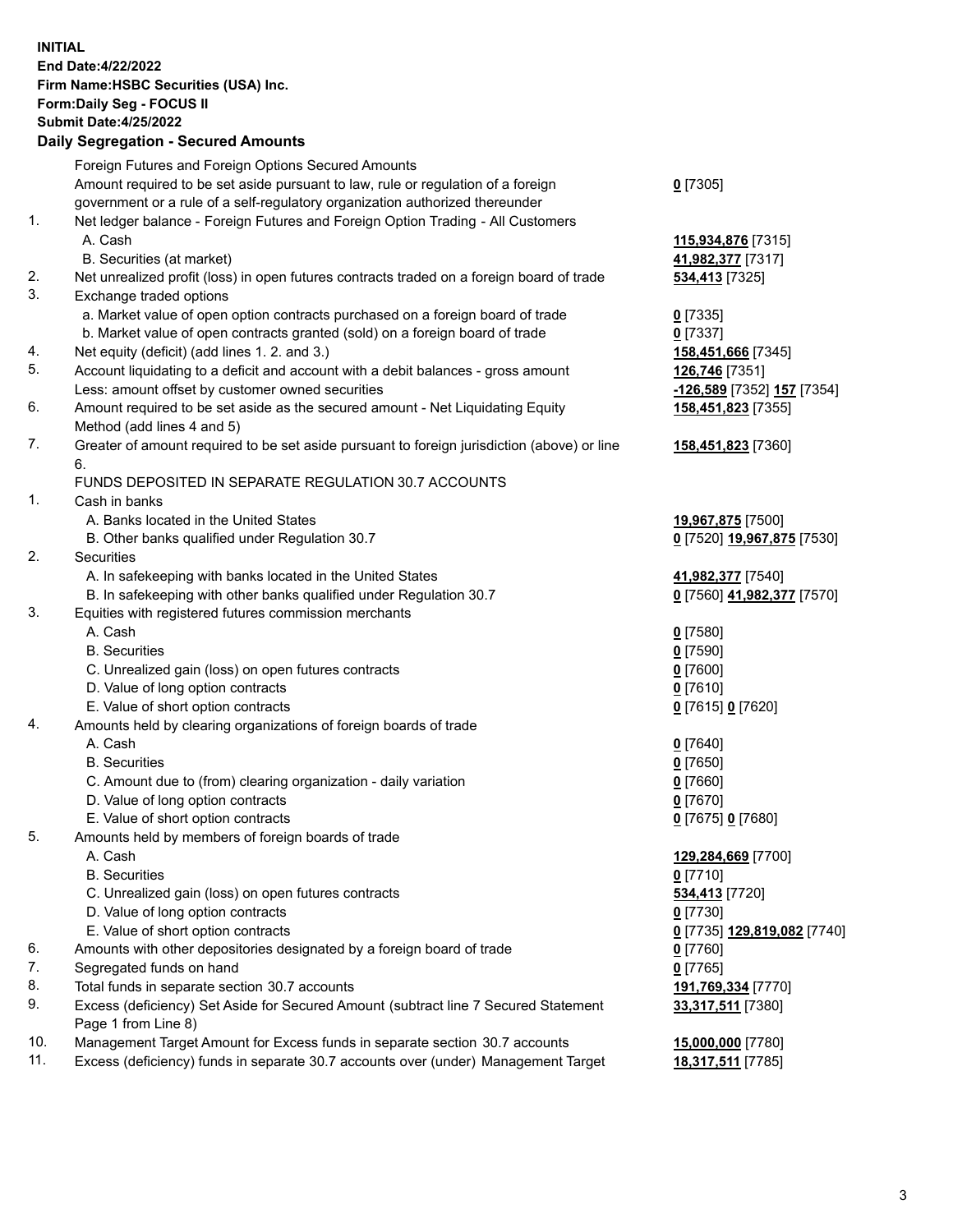|     | <b>INITIAL</b>                                                                                                                                                     |                                                 |
|-----|--------------------------------------------------------------------------------------------------------------------------------------------------------------------|-------------------------------------------------|
|     | End Date: 4/22/2022                                                                                                                                                |                                                 |
|     | Firm Name: HSBC Securities (USA) Inc.                                                                                                                              |                                                 |
|     | Form: Daily Seg - FOCUS II                                                                                                                                         |                                                 |
|     | <b>Submit Date: 4/25/2022</b>                                                                                                                                      |                                                 |
|     | Daily Segregation - Segregation Statement                                                                                                                          |                                                 |
|     |                                                                                                                                                                    |                                                 |
| 1.  | SEGREGATION REQUIREMENTS(Section 4d(2) of the CEAct)                                                                                                               |                                                 |
|     | Net ledger balance<br>A. Cash                                                                                                                                      |                                                 |
|     |                                                                                                                                                                    | 3,268,905,393 [7010]                            |
| 2.  | B. Securities (at market)                                                                                                                                          | 1,166,287,976 [7020]<br>$-1,597,930,932$ [7030] |
| 3.  | Net unrealized profit (loss) in open futures contracts traded on a contract market                                                                                 |                                                 |
|     | Exchange traded options                                                                                                                                            |                                                 |
|     | A. Add market value of open option contracts purchased on a contract market<br>B. Deduct market value of open option contracts granted (sold) on a contract market | 5,826,589,625 [7032]                            |
| 4.  | Net equity (deficit) (add lines 1, 2 and 3)                                                                                                                        | -1,153,975,053 [7033]<br>7,509,877,009 [7040]   |
| 5.  | Accounts liquidating to a deficit and accounts with                                                                                                                |                                                 |
|     | debit balances - gross amount                                                                                                                                      | 4,961,071 [7045]                                |
|     | Less: amount offset by customer securities                                                                                                                         | <u>-4,961,071</u> [7047] <u>0</u> [7050]        |
| 6.  | Amount required to be segregated (add lines 4 and 5)                                                                                                               | 7,509,877,009 [7060]                            |
|     | FUNDS IN SEGREGATED ACCOUNTS                                                                                                                                       |                                                 |
| 7.  | Deposited in segregated funds bank accounts                                                                                                                        |                                                 |
|     | A. Cash                                                                                                                                                            | 7,870,076 [7070]                                |
|     | B. Securities representing investments of customers' funds (at market)                                                                                             | $0$ [7080]                                      |
|     | C. Securities held for particular customers or option customers in lieu of cash (at                                                                                | 273,470,856 [7090]                              |
|     | market)                                                                                                                                                            |                                                 |
| 8.  | Margins on deposit with derivatives clearing organizations of contract markets                                                                                     |                                                 |
|     | A. Cash                                                                                                                                                            | 1,794,031,748 [7100]                            |
|     | B. Securities representing investments of customers' funds (at market)                                                                                             | 174,296,010 [7110]                              |
|     | C. Securities held for particular customers or option customers in lieu of cash (at                                                                                | 818,951,358 [7120]                              |
|     | market)                                                                                                                                                            |                                                 |
| 9.  | Net settlement from (to) derivatives clearing organizations of contract markets                                                                                    | <u>-159,581,824</u> [7130]                      |
| 10. | Exchange traded options                                                                                                                                            |                                                 |
|     | A. Value of open long option contracts                                                                                                                             | 5,826,589,625 [7132]                            |
|     | B. Value of open short option contracts                                                                                                                            | -1,153,975,053 [7133]                           |
| 11. | Net equities with other FCMs                                                                                                                                       |                                                 |
|     | A. Net liquidating equity                                                                                                                                          | -1,277,739 [7140]                               |
|     | B. Securities representing investments of customers' funds (at market)                                                                                             | $0$ [7160]                                      |
|     | C. Securities held for particular customers or option customers in lieu of cash (at                                                                                | 22,613,281 [7170]                               |
|     | market)                                                                                                                                                            |                                                 |
| 12. | Segregated funds on hand                                                                                                                                           | 51,252,481 [7150]                               |
| 13. | Total amount in segregation (add lines 7 through 12)                                                                                                               | 7,654,240,819 [7180]                            |
| 14. | Excess (deficiency) funds in segregation (subtract line 6 from line 13)                                                                                            | 144,363,810 [7190]                              |
| 15. | Management Target Amount for Excess funds in segregation                                                                                                           | 132,000,000 [7194]                              |
| 16. | Excess (deficiency) funds in segregation over (under) Management Target Amount                                                                                     | 12,363,810 [7198]                               |

Excess